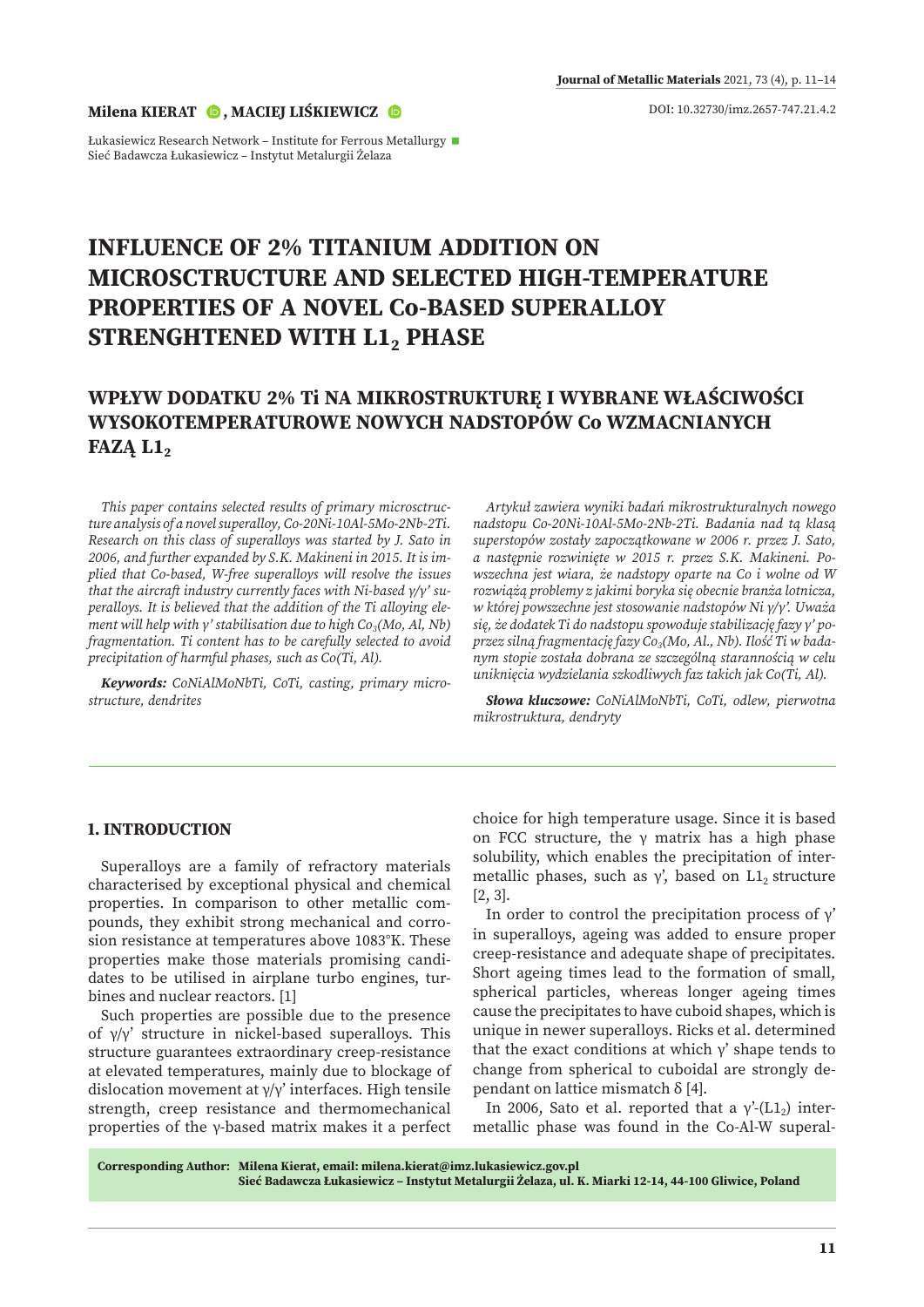loy. This new discovery allowed the community to research a whole new subclass of cobalt-based superalloys with properties similar, if not better, than nickel-based superalloys. The growth of the newly found  $Co<sub>3</sub>Al-(L1<sub>2</sub>)$  phase was made possible with the addition of W [5, 6].

Despite its exceptional mechanical and corrosion resistance, the Co-Al-W superalloy is much denser (9.3-10.5  $g/cm<sup>3</sup>$ ) than nickel-based superalloys (7.9–8.5 g/cm<sup>3</sup>), and the addition of W made the alloy much harder to homogenise. These flaws led to the discovery of a W-free cobalt-based superalloy, Co-10Al-5Mo-2Nb/Ta, by S.K. Makineni et al. in 2015, which was less dense (8.3 versus 9.2  $\rm g/cm^3)$  and exhibited a much higher yield strength than Co-Al-W (86 versus 79 MPa/g·cm<sup>3</sup>). The next step in the research on W-free cobalt-based superalloys was adding nickel (1–30%), which enabled the increase in *solvus* temperature of up to 124˚K (1139°K to 1263˚K) and percentage by volume of  $γ'$  from 54 up to 76% [5, 7, 8].

The addition of Ti to Co-based, Ni doped superalloys allowed for a much stronger stabilisation of γ'-  $(L1<sub>2</sub>)$ . DFT calculations by Makineni et al. anticipated an increase in  $\gamma$ <sup>2</sup>-(L1<sub>2</sub>) stability with increasing the Ti content. The experimental data confirmed the anticipations, with a *solvus* temperature increase of 50˚K in both W-containing and W-free superalloys. This increase in *solvus* temperature was linked to a high fragmentation of γ' by Ti. The amount of Ti doping must be carefully selected. Higher contents of Ti present in Co-based superalloys facilitate the precipitation of harmful phases, such as  $Co<sub>2</sub>AlTi$ , which are not coherent with the matrix and affect the mechanical properties at elevated temperatures [9–13].

Co-20Ni-10Al-5Mo-2Nb-2Ti was selected for microstructural and chemical analysis as a new, promising candidate in the Co-based W-free subclass of superalloys. This paper contains the results and discussion of LM, SEM and EBSD analysis of the Ti, Ni-doped Co-based superalloy.

## **2. MATERIAL**

The sample used in the analysis was a cast  $\phi$  20  $\times$ 100 mm Co-20Ni-10Al-5Mo-2Nb-2Ti rod (Fig. 1). The chemical composition of the cast is shown in Table 1.



**Fig. 1. Co-20Ni-10Al-5Mo-2Nb-2Ti sample: a) cast rod, b) crosssection of the cast rod**

**Rys. 1 Próbka Co-20Ni-10Al-5Mo-2Nb-2Ti: a) odlew, b) zgład poprzeczny odlewu**

## **Table 1. Chemical composition of the rod**

**Tabela 1. Skład chemiczny odlewu**

| <b>Element</b> | Al  | Ti  | Mo  | Nb         | Ni   | Co   |
|----------------|-----|-----|-----|------------|------|------|
| $wt$ %         | 4.8 | 1.6 | 8.8 | າ າ<br>J.∠ | 20.6 | rest |

## **3. METHODOLOGY**

Optical microscope images were acquired using an Olympus DSX500i microscope. All of the observations were performed on cross-plane microsections of the cast rod. The preparation techniques included mechanical polishing and chemical etching with 15 g FeCl<sub>3</sub>, 150 ml HCl and 300 ml H<sub>2</sub>O agent. SEM images were obtained with FEI Inspect F and JEOL JSM-7200F scanning electron microscopes equipped with EDS (JEOL) detectors. TEM images were acquired with an FEI Titan 80-300 S/TEM microscope equipped with a high-resolution EDS detector and objective lens image corrector. TEM sample preparation was carried out with the use of a Struers TenuPol-5 electropolishing device and A6 electrolyte.

### **4. RESULTS**

Co-20Ni-10Al-5Mo-2Nb-2Ti, as cast, has a cobalt solid solution austenitic microstructure with a small number of precipitates between interdendritic sites. Fig. 2 presents optical microscope images of colum-



**Fig. 2. Optical microscope images of Co-20Ni-10Al-5Mo-2Nb-2 Ti as in cast microstructure**

**Rys. 2 Mikrostruktura Co-20Ni-10Al-5Mo-2Nb-2Ti w świetle mikroskopu optycznego w stanie odlewu**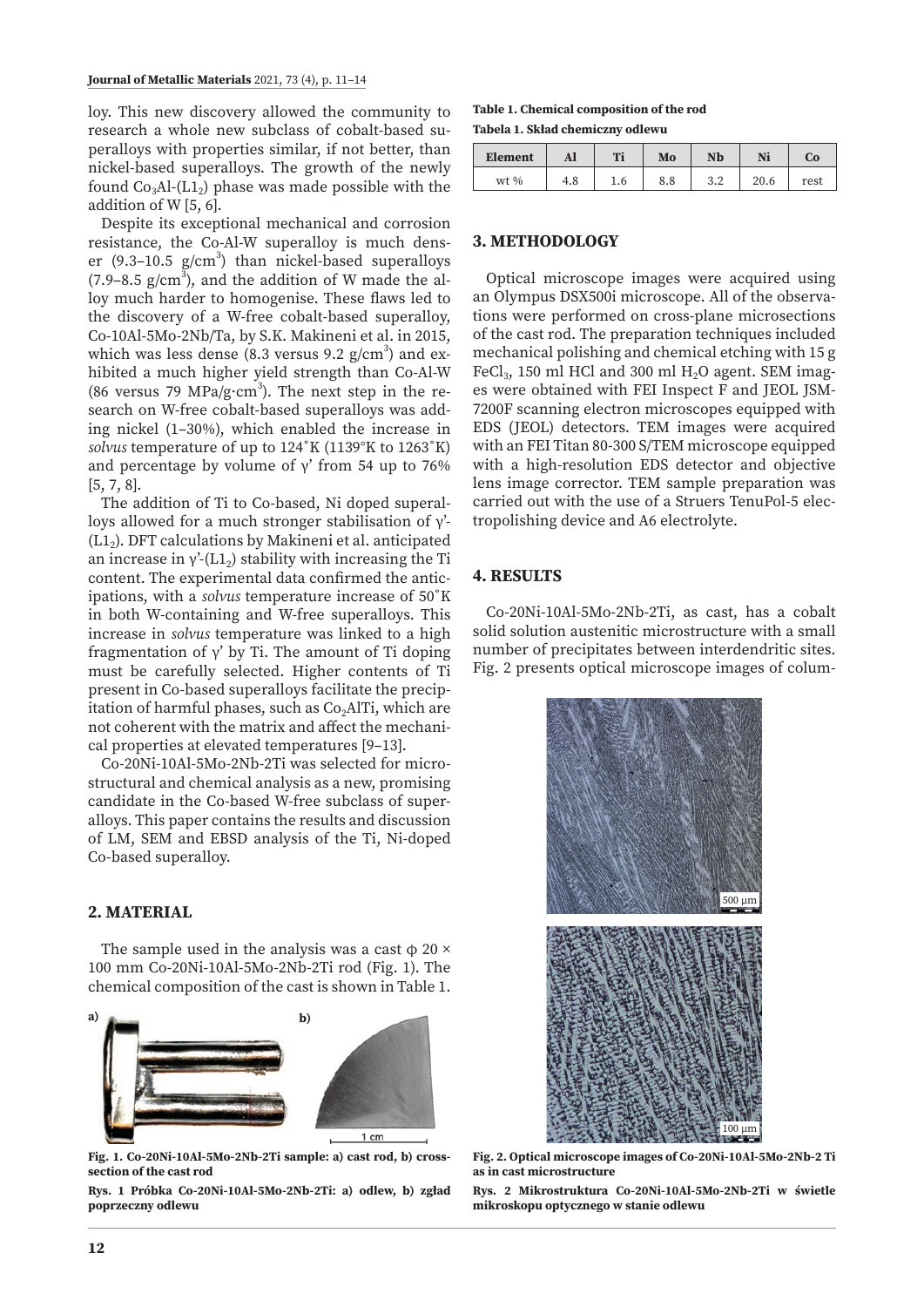nal and equiaxed microstructure. The columnar crystals have elongated dendritic shapes with primary and secondary dendrites, while the equiaxed crystals are small and of random orientation. Changes in the contrast between areas of varying dendrite concentration are caused by micro segregation of alloying elements.

SEM images and EDS results are shown in Fig. 3. Precipitates in Ti-doped Co-Ni superalloys are randomly distributed and are not susceptible to grouping. Four main areas of precipitates were identified. The first area is of a typical eutectic morphology and  $Co/Co_3(Al, Mo, Nb)$  formula. The second area is distributed around the first area with needle-like



**Fig. 3. SEM and EDS analysis of eutectic precipitates in Co-20Ni-10Al-5Mo-2Nb-2Ti. Four areas of varying element content are presented**

**Rys. 3 Analiza SEM i EDS eutektycznych wydzieleń w stopie Co-20Ni-10Al-5Mo-2Nb-2Ti. Zidentyfikowano 4 obszary o różnych składach chemicznych**



**Fig. 4. EDS mapping analysis of Co-20Ni-10Al-5Mo-2Nb-2Ti Rys. 4 Mapa EDS Co-20Ni-10Al-5Mo-2Nb-2Ti**



**Fig. 5. TEM phase CoTi identification Rys. 5. Identyfikacja CoTi z wykorzystaniem mikrsokopu TEM**